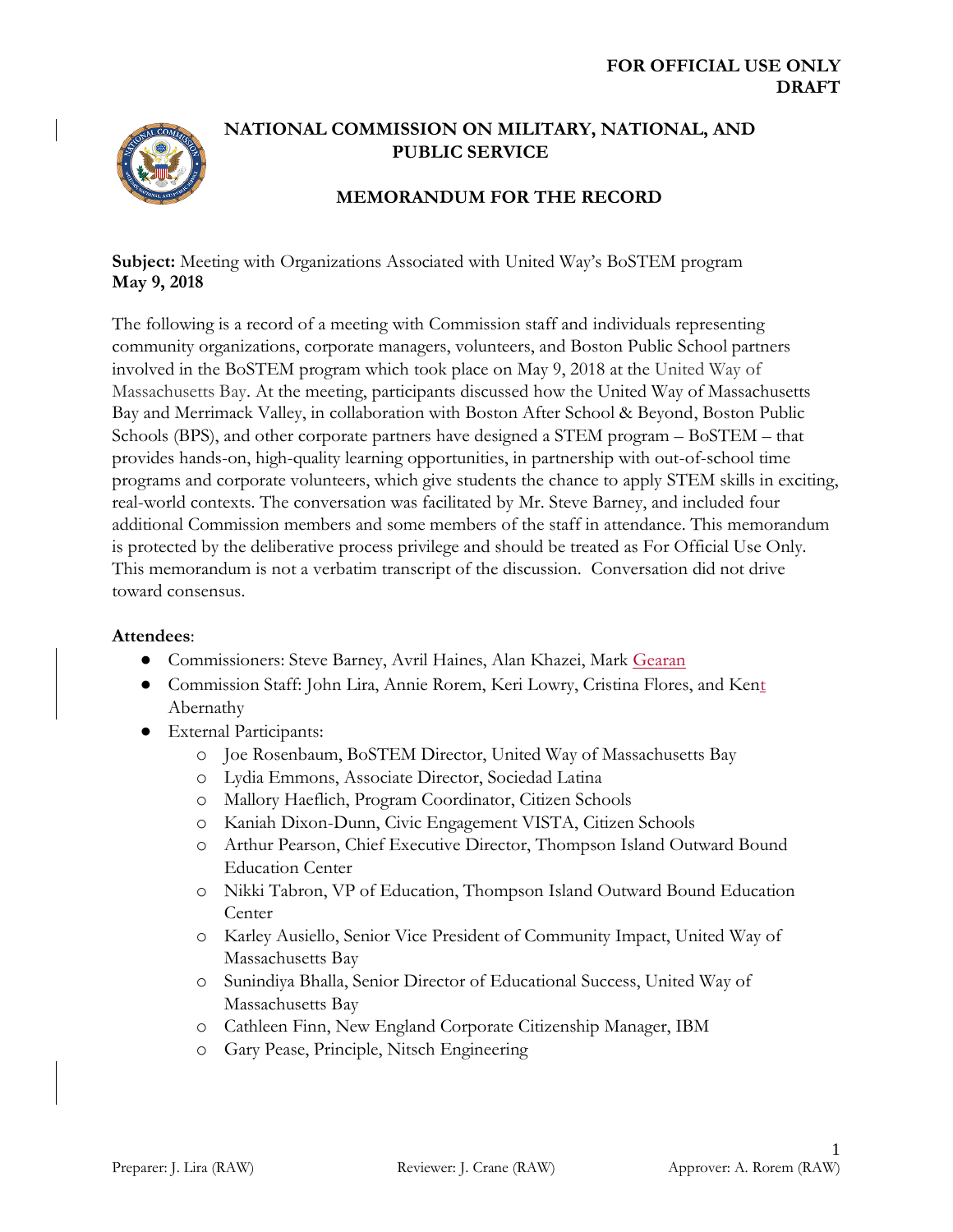#### **Key Takeaways:**

- All participants stressed the importance of viewing service as a pathway to emotional, social, and professional ascension. STEM and service opportunities must be presented as a step in a path that leads to professional development.
- It is important to introduce youth to STEM in middle school before they develop a cynical perception to the curriculum and before they solidify their social identify.
- Corporations have an important role to play in youth development beyond philanthropy. STEM professional can create meaningful learning experiences for youth and educators in STEM and other technical proficiencies by volunteering to sharing their expertise and mentor.

### **Meeting Discussion**

**Karley Ausiello**, a Senior Vice President of Community Impact at United Way of Massachusetts Bay, began the conversation explaining the goal behind the BoSTEM program. The overarching goal when the program began in 2012 was to mitigate an interest gap that existed by providing every middle school student in Boston with a meaningful STEM experience. Ms. Ausiello stated three key (corporate) elements need to be in place to make BoSTEM a success:

- 1. Relevant Experiences to open kids' eyes about STEM. This includes leveraging corporate partners.
- 2. Technical Skills Learning Opportunities to ensure K-12 teachers have access to opportunities to learn and teach STEM.
- 3. STEM Subject Matter Experts to provide out of school time learning opportunities.

These elements are achieved by engaging and leveraging their corporate partners.

**Ms. Sunindiya Bhalla**, Senior Director of Educational Success at United Way of Massachusetts Bay, mentioned BoSTEM was the only Department of Education grantee program focused on STEM. She restated the goal of BoSTEM was to reach all middle school students both on-campus and outside of campus to round out their experience before heading into high school.

**Ms. Mallory Haeflich**, a Program Coordinator at Citizen Schools, mentioned a "skills, access, and believe" model. For example, she mentioned how Citizen Schools works with AmeriCorps on coding apprenticeships that build the future workforce.

### **Mr. Barney** *asked Ms. Haeflich what she meant by "believe."*

**Ms. Haeflich** replied that her program invests in emotional and social learning.

**Mr. Arthur Pearson**, the Chief Executive Director at Thompson Island Outward Bound Education Center, mentioned it is important to engage students at the middle school-level because they (students) are "still full of wonder and not cynics yet." In middle school students are still developing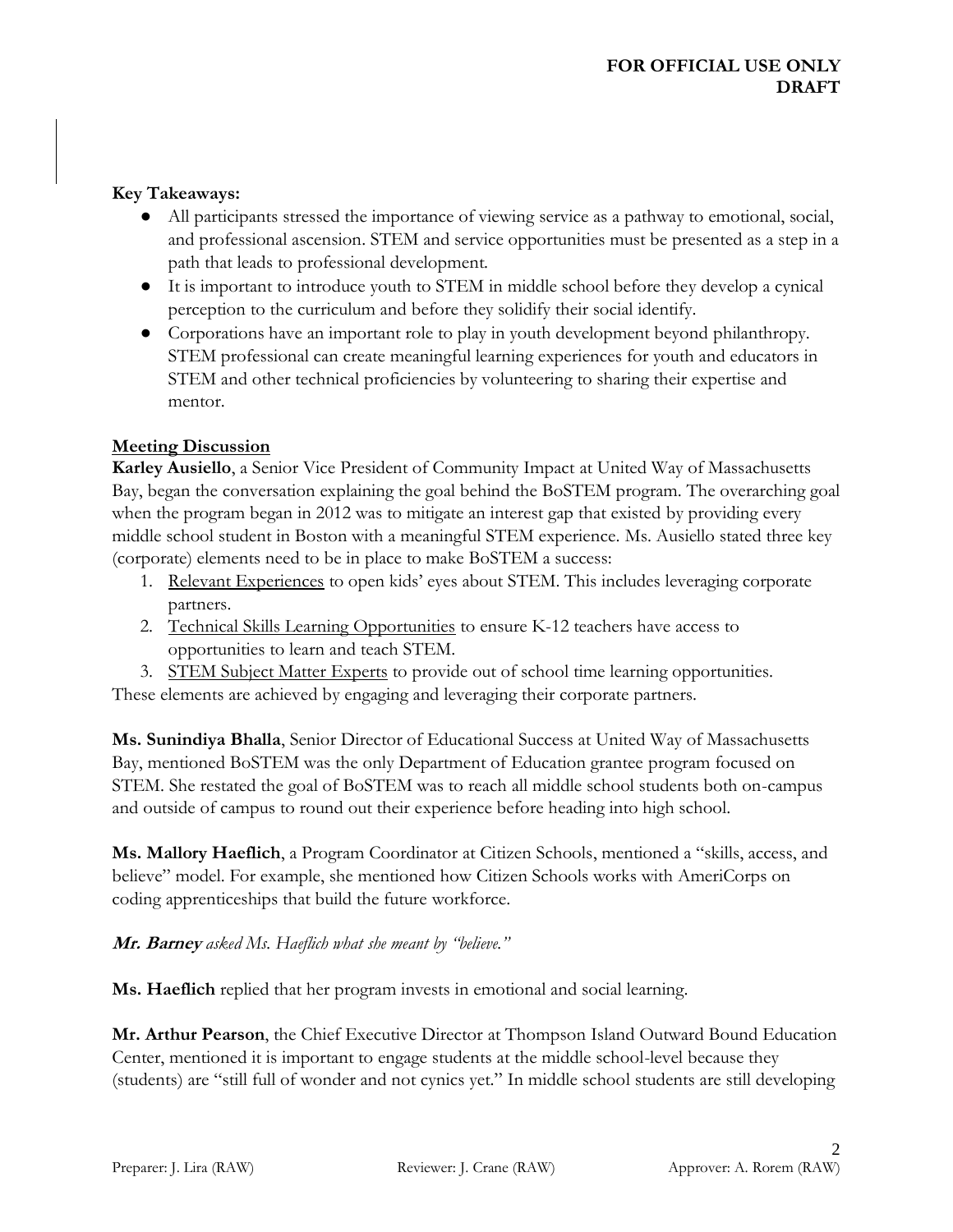their identity. By high school, that have a certain belief about themselves and about STEM and may not be as opening to exploring.

**Ms. Ausiello** stated students in BoSTEM gain by actually engaging with scientist and other STEM professionals. "Students love interacting with these people."

**Cathleen Finn**, the New England Corporate Citizenship Manager at IBM, stated that the program tries addresses the challenge around the beliefs and misconceptions about STEM careers. She pointed out that the jobs current middle school students will have after graduating college do not even exist today. Education must prepare students with soft skills (STEM is a team sport) and rigor that is exciting and challenging. Ms. Finn also mentioned that STEM is gendered and female role models are needed. It is important to not just talk to student about what they are doing, but also about the application in daily life.

**Mr. Gary Pease,** a Principle at Nitsch Engineering, told the group that only 3% of women entering college choose engineering as a major. At Nitsch Engineering, they host an "Introduce a girl to Engineering Day" and have since hired two girls that have come from that program. Mr. Pease stated he is interested in diversity of the entire engineering field. He tries to get kids interested in engineering not by only doing one activity with them, but by developing a mentee/mentor relationship that could extend to other assistance like applying to college or jobs.

**Ms. Bhalla** said the students are beginning to see a STEM (career) trajectory. BoSTEM also provides a way to engage affinity groups in companies. This allows for engagement with similar populations. She helps coach and design these experiences with companies. Partner companies also provide externships and STEM learning opportunities for educators, parents, influencers, and outof-school time staff.

**Ms. Finn** mentioned how the STEM classes are meant to build on each other. She also mentioned an IBM initiative called **Skills Build** that engages 1 million students a year around STEM. People are seeing that what they are doing plays into the broader mission.

**Ms. Finn** also mentioned IBM's [Corporate Service Corps](https://www.ibm.com/ibm/responsibility/corporateservicecorps/) (CSC), which she described as the corporate version of the Peace Corps. The CSC is a four-week service program that sends teams of from eight to 15 IBMers to developing parts of the world to partner with government, business and civic leaders in emerging markets to address high-priority issues such as education, health and economic development. Individual CSC teams spend three months learning about the communities and the problems they will address before spending four weeks on the ground working with local organizations and other relevant local. <sup>1</sup> Ms. Finn stated the CSC is not a service opportunity, but rather it is a leadership opportunity. It offers a life changing experience and expands participants' perspectives. CSC also breaks down barriers that exist in attaining international assignments.

#### **Corporations and community partners as influencers**

 $\overline{a}$ 

<sup>&</sup>lt;sup>1</sup> IBM Corporate Service Corps. Program Details. <https://www.ibm.com/ibm/responsibility/corporateservicecorps/#details>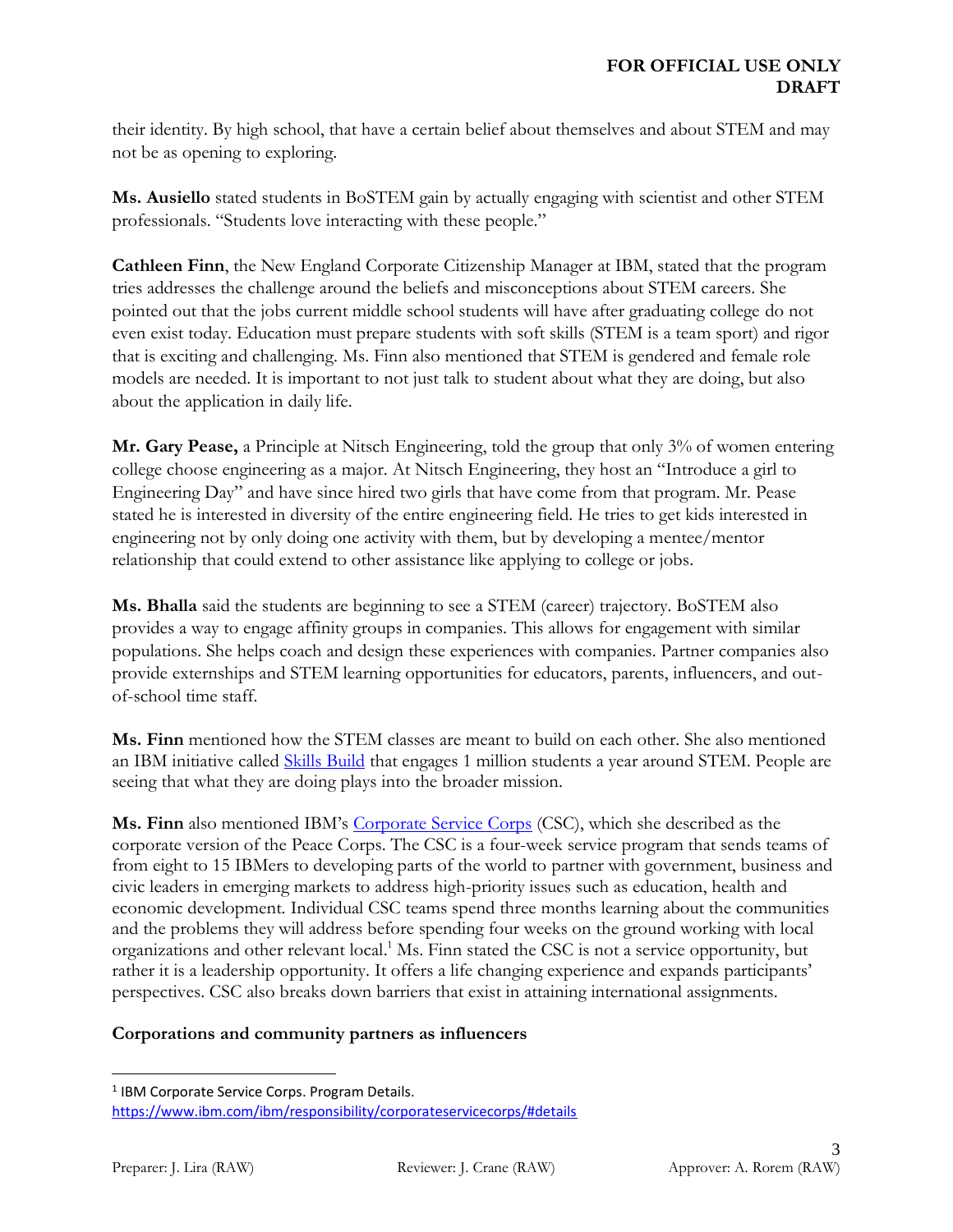**Mr. Barney** *asked,* "*What is in it for the corporations doing this? Do you want to hire people with skills for the workforce? Why are you targeting people who are not ready to join your workforce?"*

**Ms. Haeflich** replied the corporations use these opportunities and programs to recruit volunteers from their workforce. **Kaniah Dixon-Dunn**, a Civic Engagement VISTA who works with Ms. Haeflich at Citizen Schools, stated volunteer teachers get back more that they are giving; (volunteering) its self-fulfilling.

**Mr. Pearson** said millennials entering the workforce will demand corporate social responsibility (CSR). Corporations have CSR programs so that they can compete for the workforce of the future.

**Mr. Barney** *asked, "As we look at service and how to reach the youth, who are their influencers? How do you use influencers to change?*"

**Ms. Lydia Emmons**, the Associate Director at Sociedad Latina, mentioned that Sociedad Latina (SL) engages students in middle school, high school, and 2-year colleges. SL tries to cultivate staff through their own participants pipeline. SL uses service to re-engage program graduates into their system. This helps create long-term relationships. Ms. Emmons stated in SL's demographic (80 percent immigrants) siblings and neighbors are the strongest influencers, which they look up to more than athletes or pop stars. SL connects youth with others who have achieved success through service. They try to do it at an early age so that student fins STEM as they are solidifying their identity.

### **Mr. Barney** *asked participants to reflect on the challenges of influencing.*

**Ms. Finn** explained IBM's [P-Tech 9](http://www.ptech.org/) – 14 Model which was designed to establish a hiring pipeline to IBM. Service is influenced and incentivized by being part of the community and knowing this is the path you took by being part of the model.

**Mr. Barney** *asked for more on the role of United Way in both the community and in facilitating BoSTEM.*

**Mr. Joe Rosenbaum**, the BoSTEM Director at United Way of Massachusetts Bay, stated the United Way is a convener in the service space. They bring the private and non-profit sectors together and connect the community to corporations. Mr. Rosenbaum mentioned that corporations want to give back, but they are isolated in the service space.

### **Mr. Barney** *asked how participants ask corporate partners for help.*

Mr. Rahn Dorsey, Chief of education at the Boston Mayor's Office, said the 'asks' need to include well-defined goals and guidance for the corporate partners. These may include specific asks to host externships for teachers or boot camp orientations for students. Some asks imply resources, but most asks imply the sharing of expertise.

**Ms. Avril Haines** *asked participants to reflect on what is being done well in the realm of civic engagement.*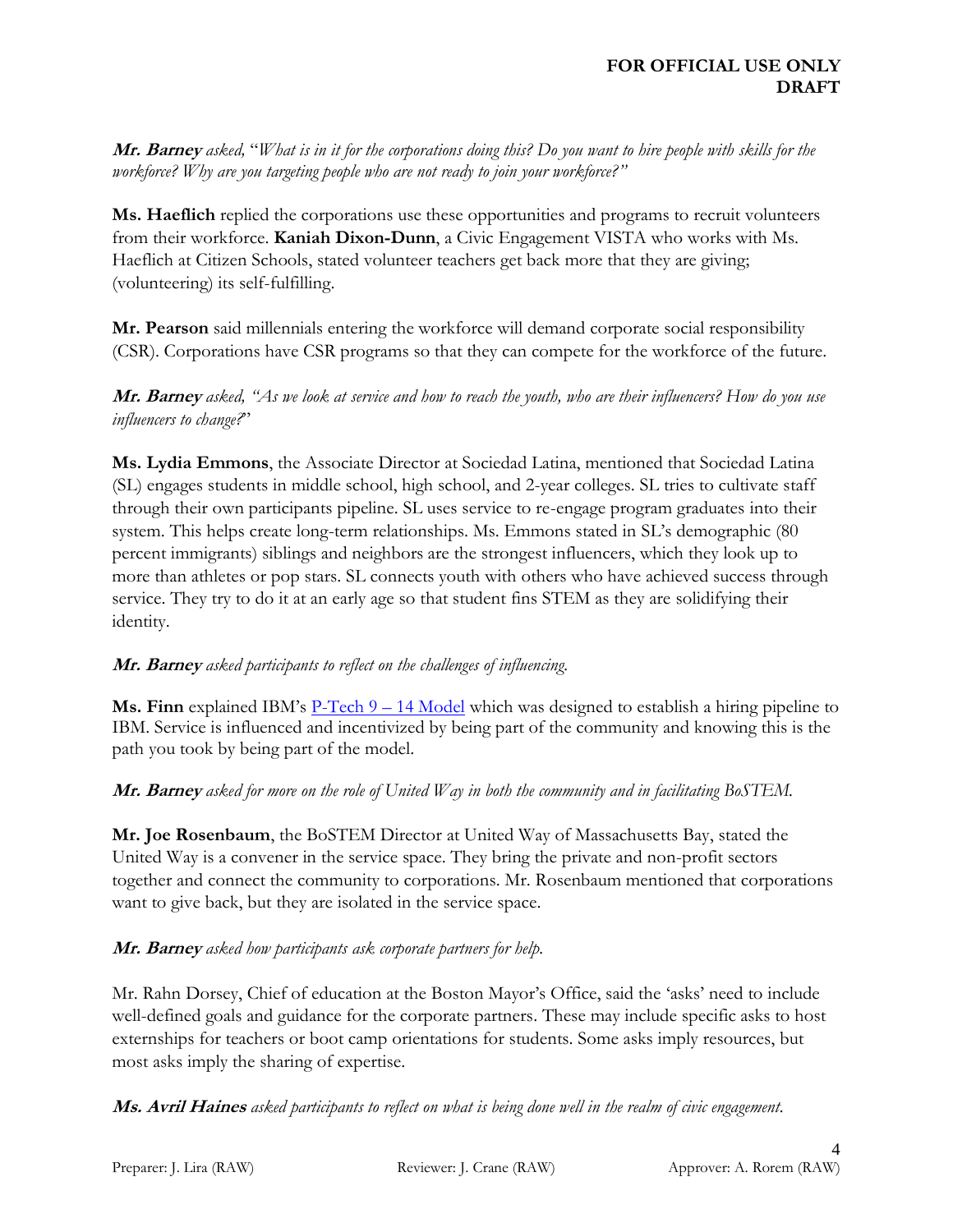**Ms. Haeflich** described a City Year project that brings law professionals into school to teach students and engage students. The curriculum was set up by an organization called [Discovering](http://discoveringjustice.org/)  [Justice](http://discoveringjustice.org/) and provides students an in-depth look at the court system. A student favorite is the mock trial where students engage in role playing and get to go to court and present the case they were working on. An additional goal is to seek out other employees at law firms that that they can attain a 1:1 ratio of mentoring relationships.

**Ms. Ausiello** commented how beneficial out-of-school time is for these types of engagements.

**Ms. Emmons** added the Sociedad Latina has a 6-week summer program called City Redesign. Middles schoolers are assigned a neighborhood and they begin collecting data on it. At the end of the program, the students present the redesign of the neighborhood the makes the city more equitable. Though this process the students learn about a new community and learn STEM principles. For high school kids, civic engagement is successful when it is related to their specific needs and wants and when they can see themselves and their stories in the curriculum. She observed, "It's all about seeing themselves in the history."

### **Mr. Alan Khazei** *asked* **Ms. Dixon-Dunn** *why she decided to do an AmeriCorps service year.*

**Ms. Dixon-Dunn** explained she did not plan to do a service year at first. She stated a friend of hers was an AmeriCorps member teaching in schools. Ms. Dixon-Dunn wanted to continue connecting young people to organizations that focus on self-development. She saw the AmeriCorps VISTA announcement with City Year and applied. She liked the education award that would help pay her student loans.

**Mr. Dorsey** added he has worked on multiple projects with City Year including food stability and Aids work. He added that young people have a "diagnostic lens" that enables them to learn about Boston culture. City Year was the first place the he could "live his values." Mr. Dorsey said City Year forces people to be more analytic, outgoing, and engaging with people to discuss hard topics. Service is not only about learning, but also about teaching those (AmeriCorps members) what they can do with what they know.

### **Mandatory national service**

**Mr. Barney** *asked, "Should there be an obligation [to serve]? To what extent should service be an expectation of citizenship?"*

**Ms. Ausiello** replied she believes people should have an intensive civic engagement but does not like compulsory service, rather, she wants people to "come to service."

**Ms. Emmons** agreed that there is "something there" about a universal service year. She was an AmeriCorps VISTA alumna and benefited from the skills professional development experience. Ms. Emmons entered her service year after graduating from college and the other people in her corps all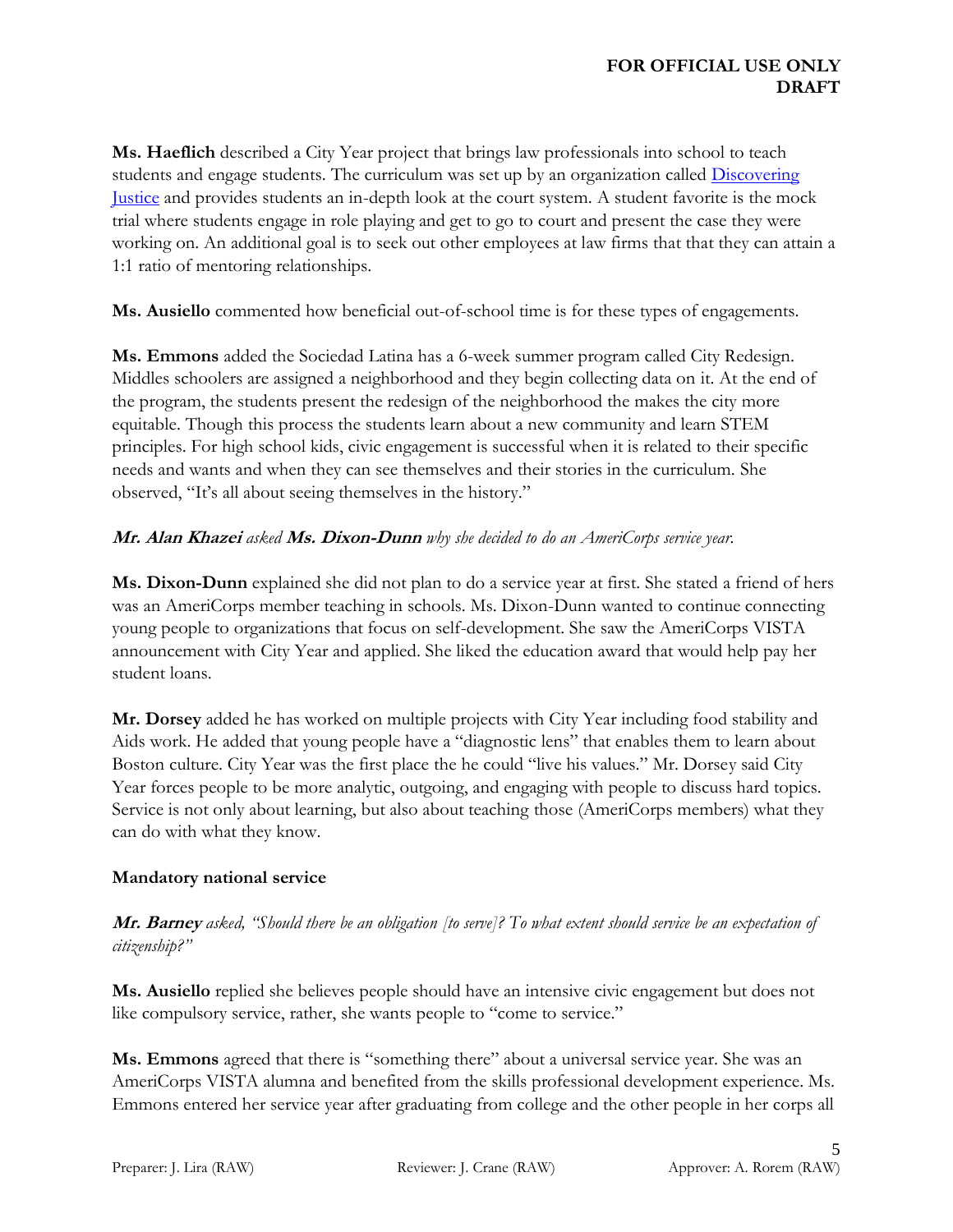had college degrees. They used AmeriCorps as a gap year after college before finding full-time employment. She thinks it is a great way for  $18 - 19$ -year-olds to learn skills and gain experience. She believes a service year should be available for all those who will benefit from it.

**Mr. Mark Gearan** *commented there is no commonalities that bring the public together. He asked whether participants think service would be a healing dimension to the current climate.*

**Ms. Ausiello** mentioned Robert Putnam's book *Bowling Alone* and stated that people are increasingly isolated. She believed there is something to service bringing people together, but they should not be compelled to do so. She asked, "How do we do it in a way that really brings people together?"

**Mr. Khazei** *suggested the group not think of universal service as 2 million people, but rather as a community. Can this community get 5,000 kids to serve?*

Participants largely agreed.

**Ms. Finn** commented the development of unpaid internships was "dastardly" because it added to class stratification. If you are doing something for someone, you deserve to get paid. Participants in service must realize that service is based on connections and social capital. The draft equal inequity. Ms. Finn asked, how do we make sure there is fairness in the (service) assignments? She suggested a G.I. Bill for civilians. People must view service as a part of a pathway to other opportunities, not just service for the sake of service. That is how you attain buy-in.

**Ms. Dixon-Dunn** commented mandatory (service) does not mean equitable. The commission must be mindful of the of the different needs of the young people before entering service year to avoid placing them in opportunities they might not be ready for. This might do more harm than good for the people of organization receiving the assistance.

**Ms. Bhalla** commented service does not have to be an either-or choice. It needs to be thought about as a part of a pathway.

**Ms. Emmons** asked about universal service - where are they going and how is that organization prepared to support them. Before placing people is service opportunities it must be ensured that organizations can provide the infrastructure and meaningful projects to support the experience.

**Mr. Khazei** *asked Ms. Emmons how many people her organization would be able to accept and how the organization might ask them to serve.*

**Ms. Emmons** replied with a goal expanding high school readiness by being in all Boston Public School high schools. Her organization would need approximately 20 – 30 more Corps members in order to scale their existing program to meet this goal. Sociedad Latina currently serves over 1,000 immigrants with a staff of thirteen. They currently have no AmeriCorps funding.